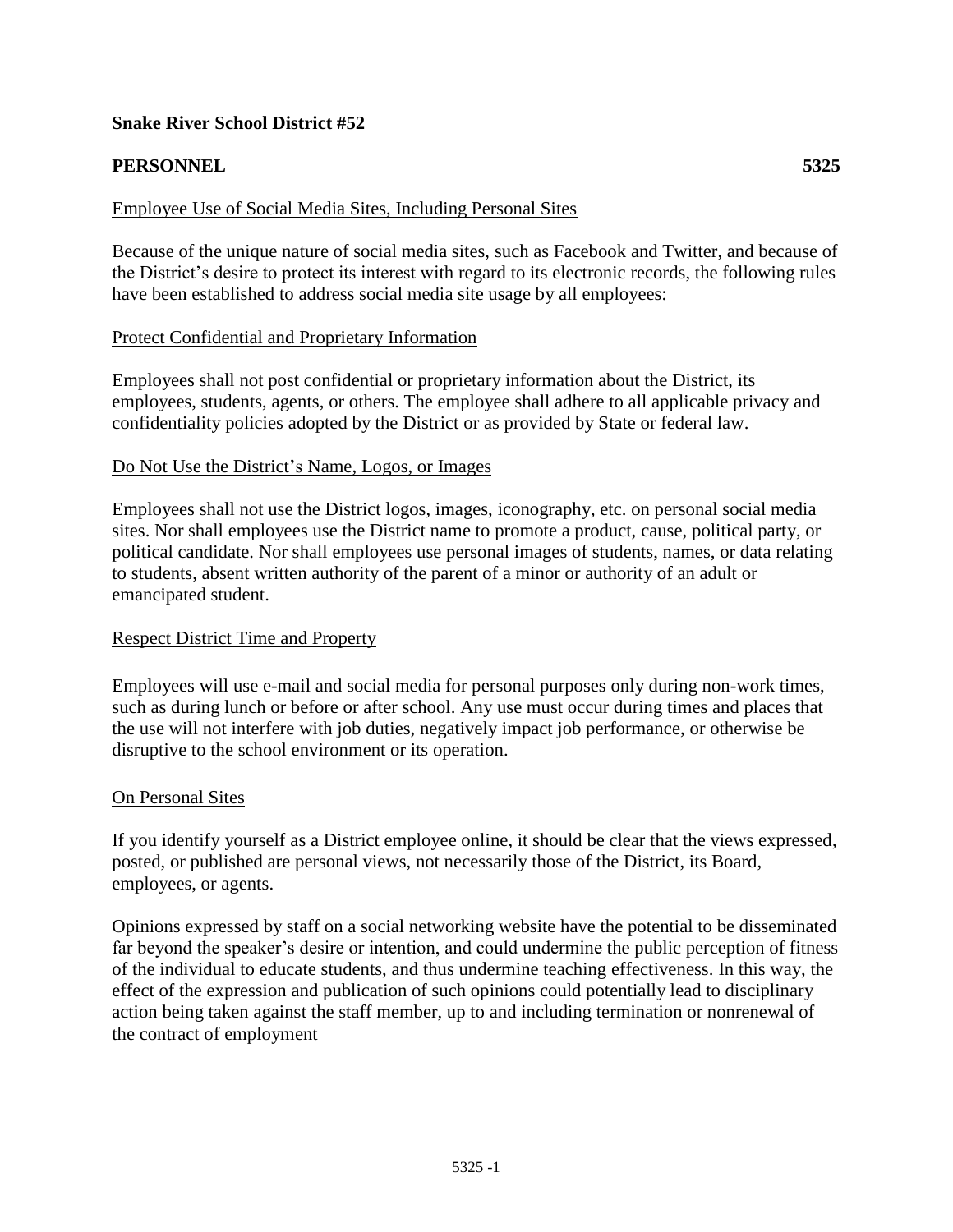# Keep Personal and Professional Accounts Separate

Staff members who decide to engage in professional social media activities will maintain separate professional and personal email addresses. Staff members will not use their District email address for personal social media activities. Use of District email for this purpose is prohibited and will be considered a violation of District policy that may result in disciplinary action.

## Contact with Students

Although it is desired that staff members have a sincere interest in students as individuals, partiality and the appearance of impropriety must be avoided. Pursuant to the Code of Ethics for Idaho Professional Educators, individuals shall maintain a professional relationship with all students, both inside and outside of the classroom. Excessive informal or social involvement with students is therefore prohibited. This includes:

- 1. Listing current students as "friends" on networking sites wherein personal information is shared or available for review which results in the certificated professional employee not maintaining the Code of Ethics requiring professional relationships with students both inside and outside the classroom;
- 2. Contacting students through electronic means other than the District's email and telephone system;
- 3. Coaches electronically contacting a team member or members without including all team members in the communication;
- 4. Giving private cell phone or home phone numbers to students without prior approval of the District; and
- 5. Inappropriate contact of any kind including via electronic media.

Nothing in this policy prohibits District staff and students from the use of education websites or use of social networking websites created for curricular, co-curricular, or extracurricular purposes where the professional relationship is maintained with the student.

Failure to maintain a professional relationship with students, both inside and outside of a classroom setting, including interaction via social networking websites of any nature, e-mailing, texting, or any other electronic methods will result in the required reporting of such conduct to the Professional Standards Commission by the District's Administration.

## Rules Concerning District-Sponsored Social Media Activity

If an employee wishes to use Facebook, Twitter, or other similar social media sites to communicate meetings, activities, games, responsibilities, announcements etc., for a schoolbased club or a school-based activity or an official school-based organization, the employee must